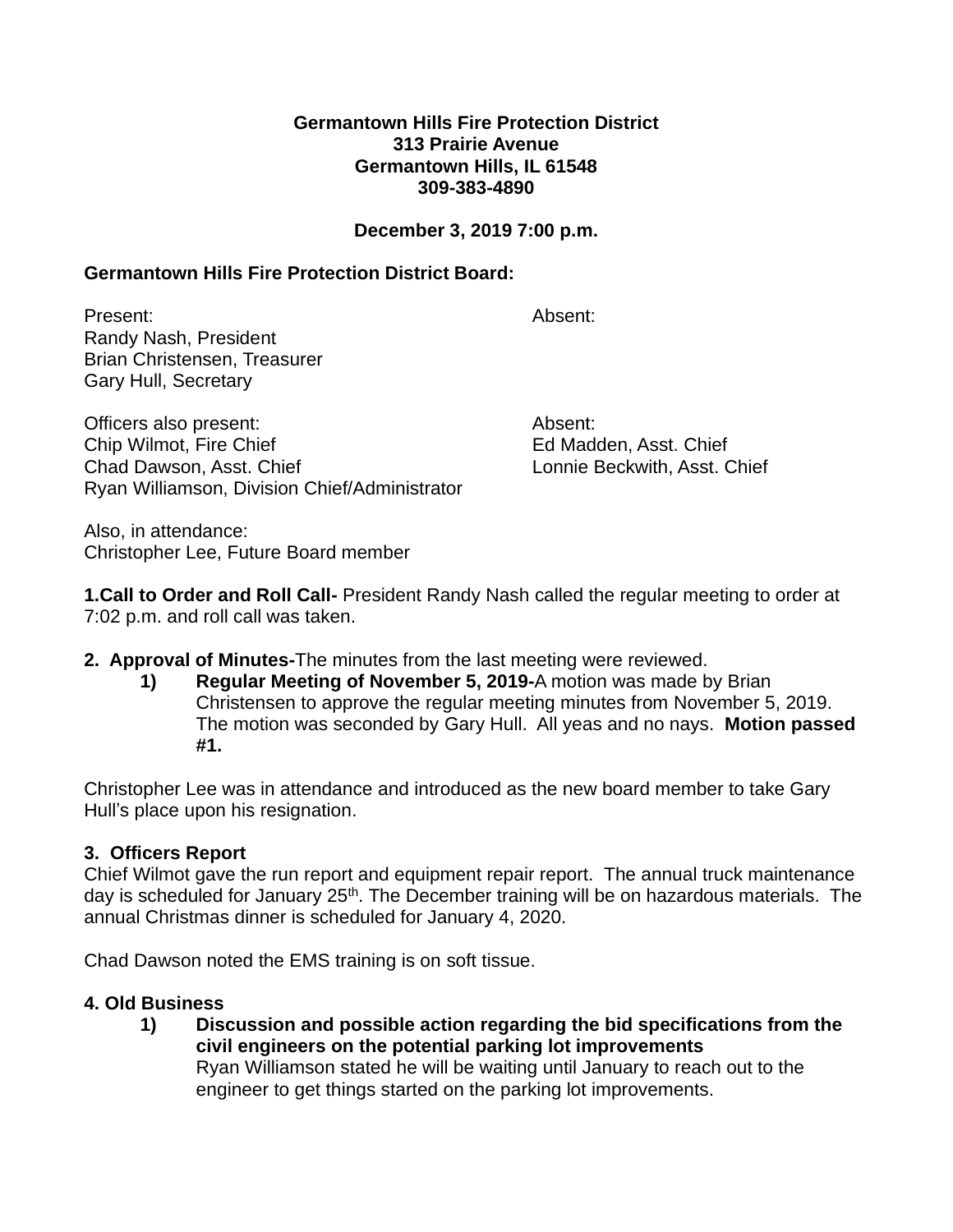- **2) Presentation of the annual audit by Phillips Salmi & Associates** Brian Christensen stated Aaron Phillips was in attendance to give the audit report. Aaron stated the fire department is on a cash basis and has paid off their longterm debt. There were no significant audit issues. He discussed the fund balances and a transfer from the ambulance fund to the general fund that will need to be done in order to pay back the general fund.
- **3) Discussion and possible action regarding annual Treasurer's Report** Aaron Phillips noted the AFR is done and the Treasurer's Report is almost complete. He will get them to Brian Christensen once they are done.
- **4) Discussion and possible action regarding 2020 regular monthly meeting dates**

A motion was made by Gary Hull to approve 2020 meeting dates and to have a starting time of 6:00 p.m. The motion was seconded by Brian Christensen. All yeas and no nays. **Motion passed #2.**

Deputy Jeff Boone was in attendance. Please see below under public comments.

## **5. New Business**

**1) Discussion and possible action regarding possibly adding an additional person besides the trustees as an authorized signature for checks.** Randy Nash explained periodically there are payments that need to go out in a timely manner so when two trustees are absent a second signature is needed. The board discussed and agreed in an emergency an extra person to sign the checks is needed.

A motion was made by Brian Christensen to approve adding Ryan Williamson, Division Chief/Administrator to be authorized to sign checks only when two trustees aren't available in an emergency. The motion was seconded by Gary Hull. All yeas and no nays. **Motion passed #3.**

**2) Discussion and possibly action regarding Gary Hull's resignation letter** Gary Hull explained that things have changed in his life to where he will be unable to continue as a trustee for the fire department. He thought it would be awhile before he would retire and possibly move but things have moved faster than he thought.

Randy Nash thanked Gary for his contribution and willingness to serve. Christopher Lee has agreed to serve in Gary's place.